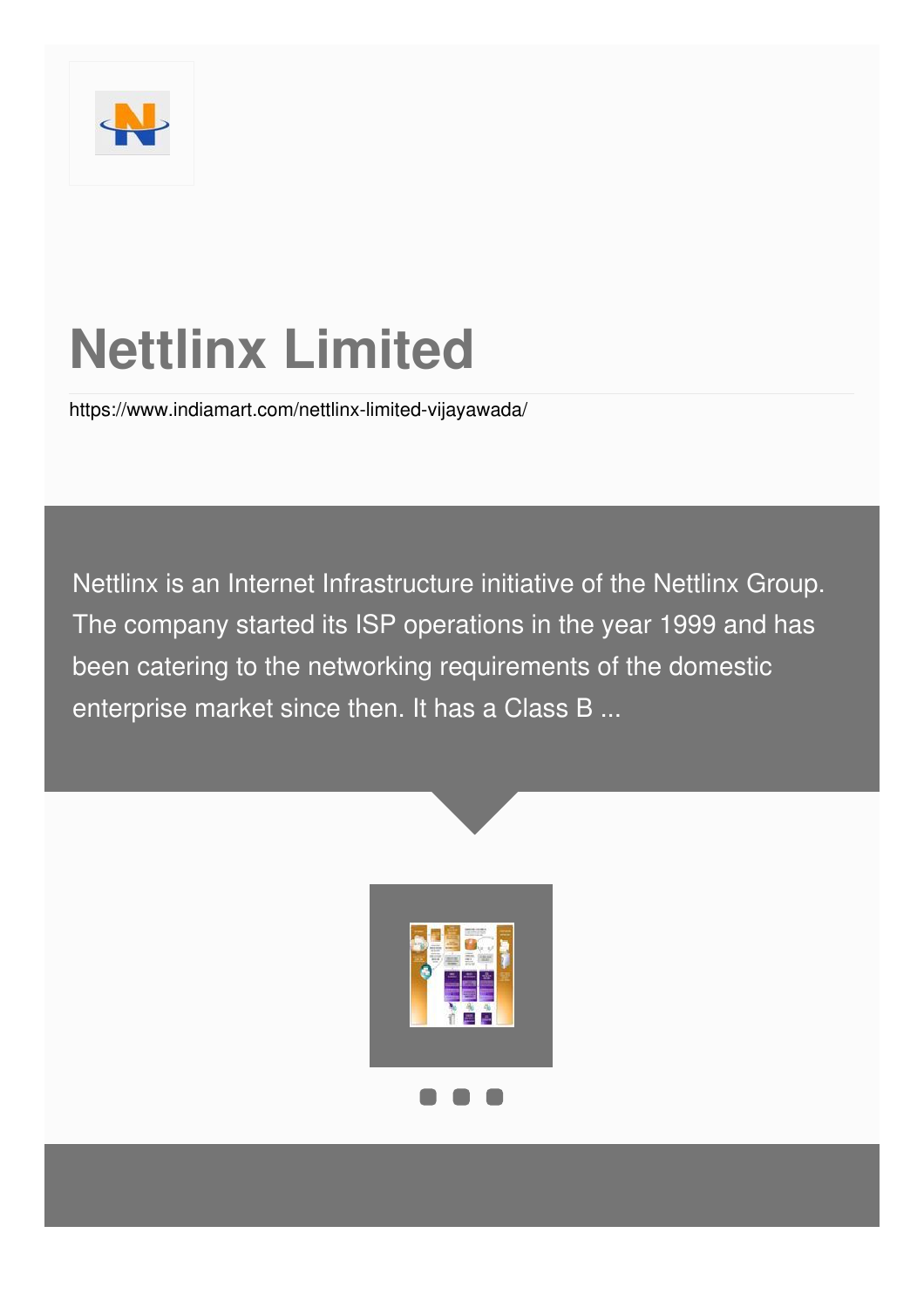### About Us

Nettlinx is an Internet Infrastructure initiative of the Nettlinx Group. The company started its ISP operations in the year 1999 and has been catering to the networking requirements of the domestic enterprise market since then. It has a Class B license to operate as an Internet Service Provider (ISP), ITSP and Call Centre (OSP) Services Provider. Nettlinx offers state-of-the-art Managed Network Services to enterprises across Telangana & Andhra Pradesh. Nettlinx operates through a direct presence in 93+ locations. It has proved to be one of the best ISPs in providing fully converged network platform (Data, Voice and Video application support) to Enterprises across Telangana & Andhra Pradesh. Partnering with National Telcos , We provide state-of-the-art products and solutions for network requirements of organizations. Nettlinx`s presence and experience in the field of Internet related services offers our esteemed clients a high degree of satisfaction. Nettlinx operates through a network built on world class technology and unparallel infrastructure. The fully redundant, carrier agnostic backbone architecture enables us to deliver high network uptimes and network availability to our customers. Each of the Nettlinx POPs are equipped to provide all the latest WAN protocols. Nettlinx offers a complete range of network solutions like Internet, Network Management Services, Data Centre and Co-location Services and Enterprise Mailing Solutions etc. With a proven record of...

#### **For more information, please visit**

<https://www.indiamart.com/nettlinx-limited-vijayawada/aboutus.html>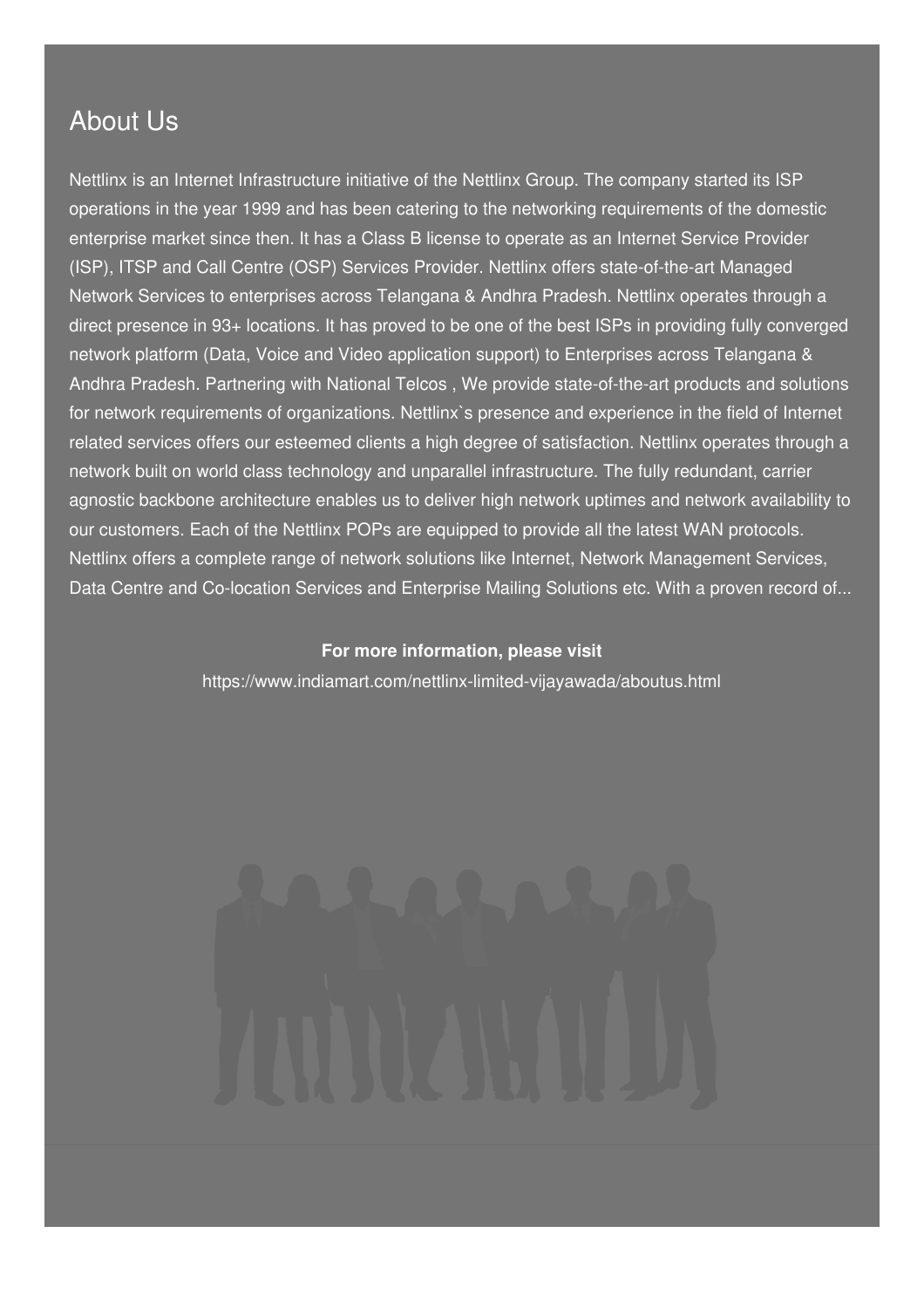#### **OTHER SERVICES**



Web Hosting



Dedicated Leased Line Solution



**Internet Business Broadband Services** 



Internet Home Broadband Services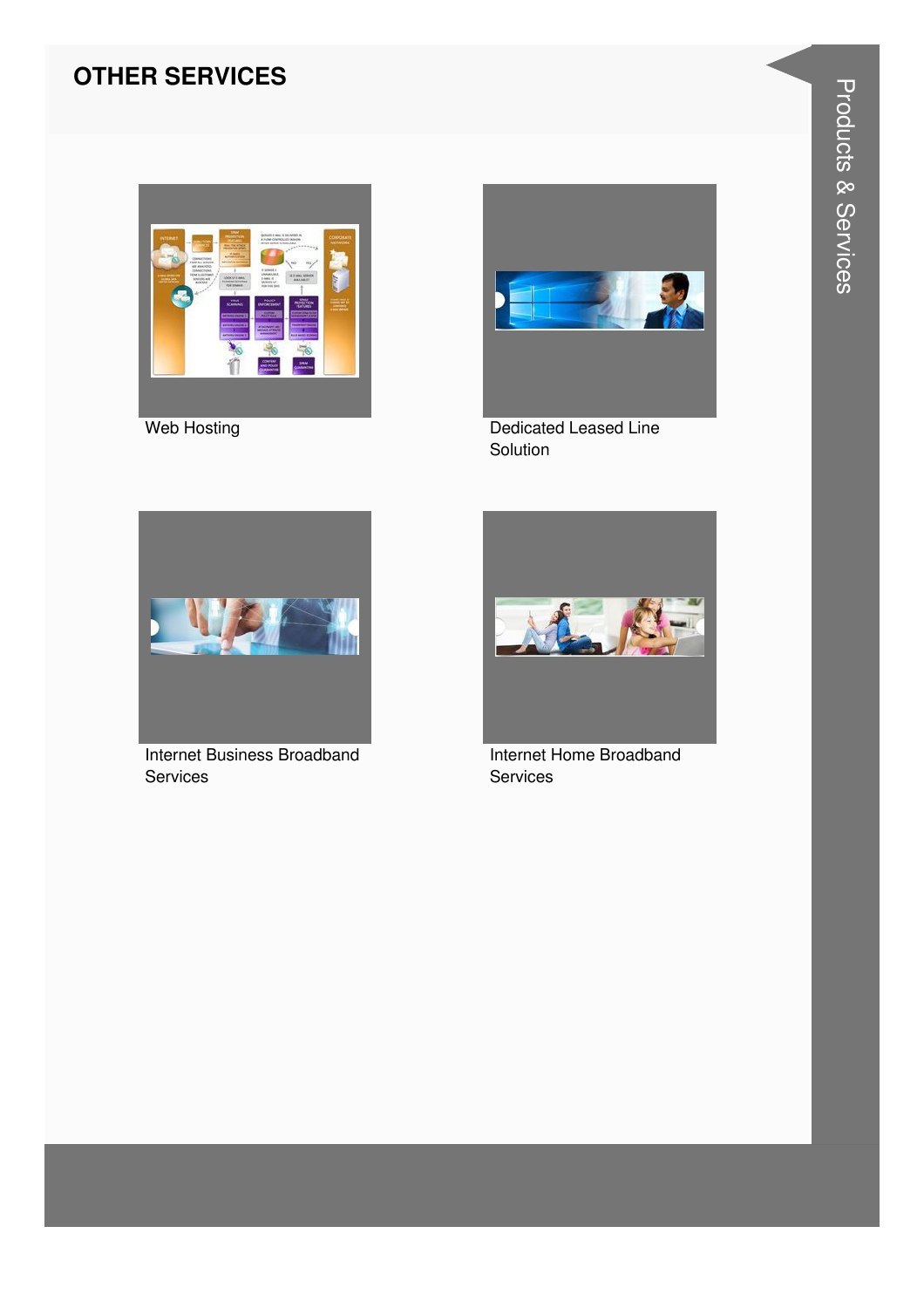## Factsheet

Year of Establishment : 1999